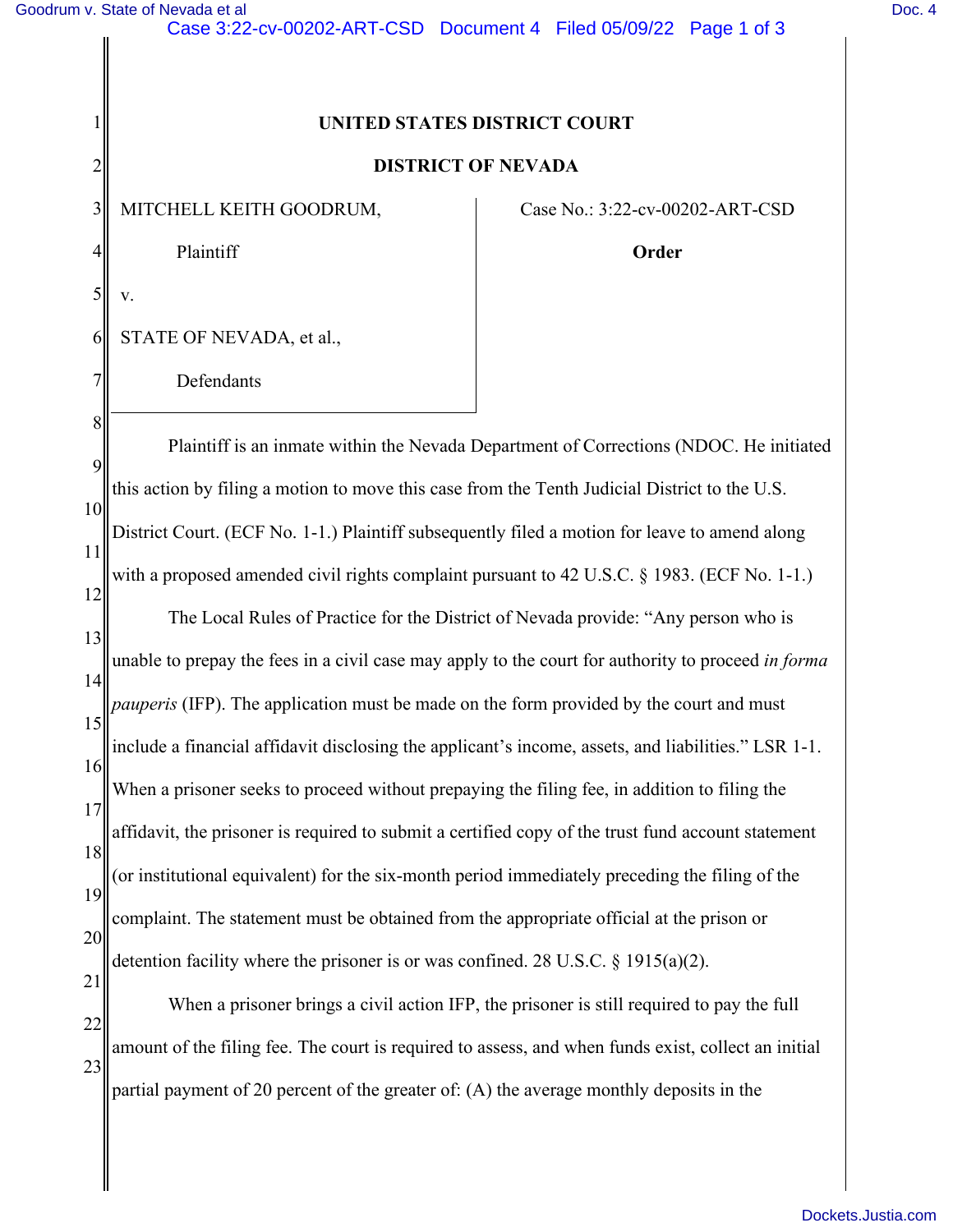1 2 3 4 5 6 prisoner's account or (B) the average monthly balance in the prisoner's account for the sixmonth period immediately preceding the filing of the complaint. Thereafter, whenever the prisoner's account exceeds \$10, the prisoner must make monthly payments of 20 percent of the preceding month's income credited to the prisoners account until the filing fees are paid. The funds are to be forwarded by the agency having custody of the prisoner. 28 U.S.C. § 1915(b)(1), (2).

7 8 9 10 The regular filing fee is \$402, consisting of the \$350 filing fee and a \$52 administrative fee. If an inmate does not qualify for IFP status, he must pay the full \$402 filing fee. If the inmate qualifies for IFP status, the \$52 administrative fee is waived, and the inmate will only pay the \$350 filing fee over time.

11 12 Plaintiff has not submitted the IFP application and the required financial certificate or paid the filing fee.

13 14 15 The Clerk shall **SEND** Plaintiff a copy of the instructions and application to proceed IFP for an inmate. Plaintiff has until **May 31, 2022**, to either file his completed IFP application and financial certificate or pay the full \$402 filing fee.

16 17 18 19 20 21 22 23 Once Plaintiff has filed his completed IFP application and financial certificate or paid the filing fee, the court will address Plaintiff's motion to amend and will screen the proposed amended complaint pursuant to 28 U.S.C. § 1915(e)(2)(B) or 28 U.S.C. § 1915A, or both. Both require dismissal of a complaint, or any portion thereof, that is frivolous or malicious, fails to state a claim upon which relief may be granted, or seeks monetary relief against a defendant who is immune from such relief. If the complaint is dismissed on screening, there will be no refund of the filing fee, and an inmate proceeding IFP is still required to pay the \$350 filing fee over time.